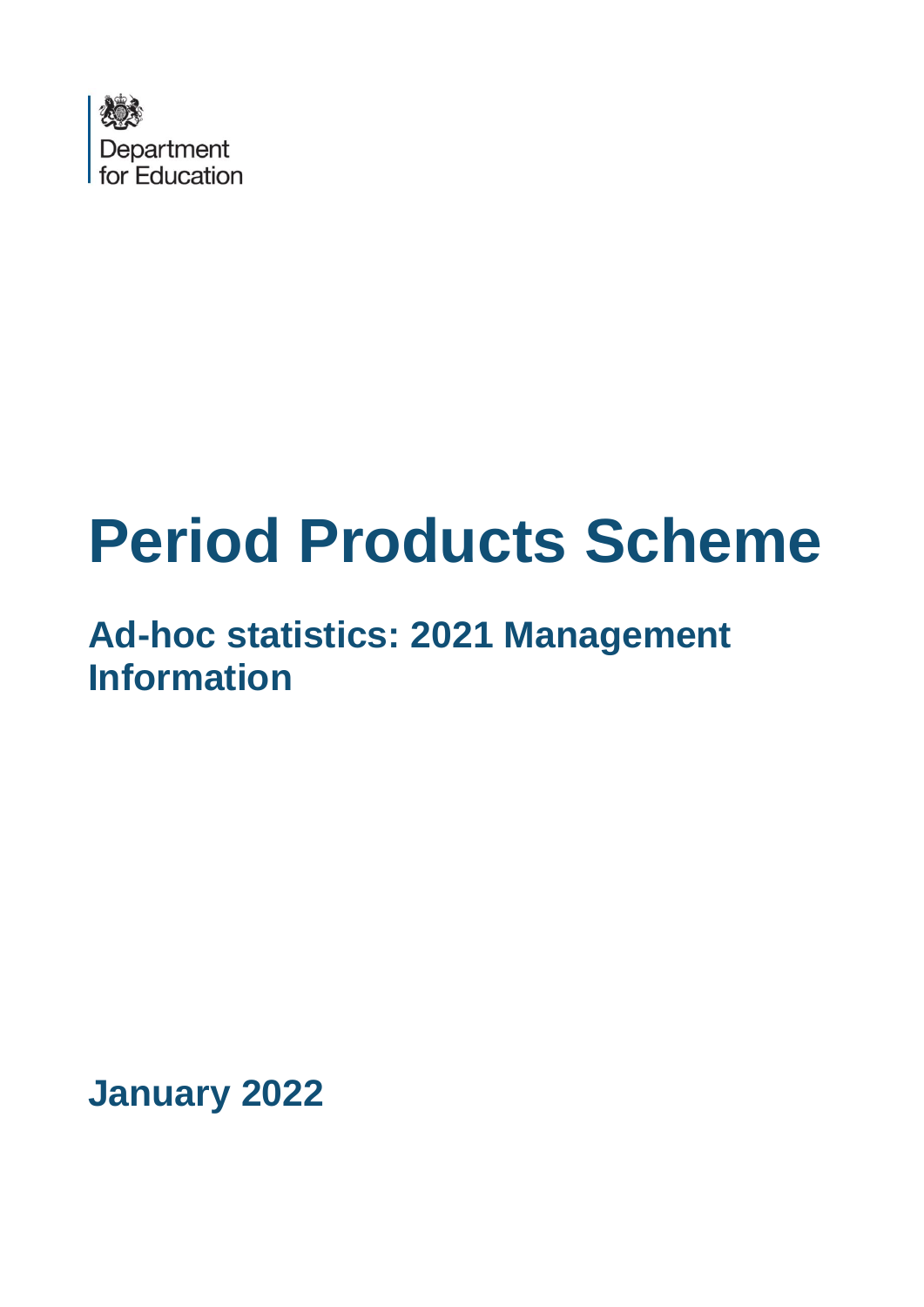## **Contents**

|    | Summary                                                      | 3              |
|----|--------------------------------------------------------------|----------------|
|    | Take-up of the scheme                                        | 3              |
|    | Variation by characteristics of organisation                 | 3              |
|    | Percentage of spend cap spent                                | 3              |
|    | Types of product ordered                                     | 3              |
| 1. | Introduction                                                 | $\overline{4}$ |
| 2. | Take-up of the period products scheme                        | 5              |
| 3. | Variation by characteristics of organisation                 | 6              |
|    | Organisation type                                            | 6              |
|    | Academy status                                               | $\overline{7}$ |
|    | Spend cap                                                    | 8              |
|    | Levels of disadvantage                                       | 8              |
| 4. | Geographical variation                                       | 9              |
| 5. | Percentage of spend cap spent                                | 10             |
| 6. | Types of products ordered                                    | 11             |
| 7. | Types of products ordered by characteristics of organisation | 12             |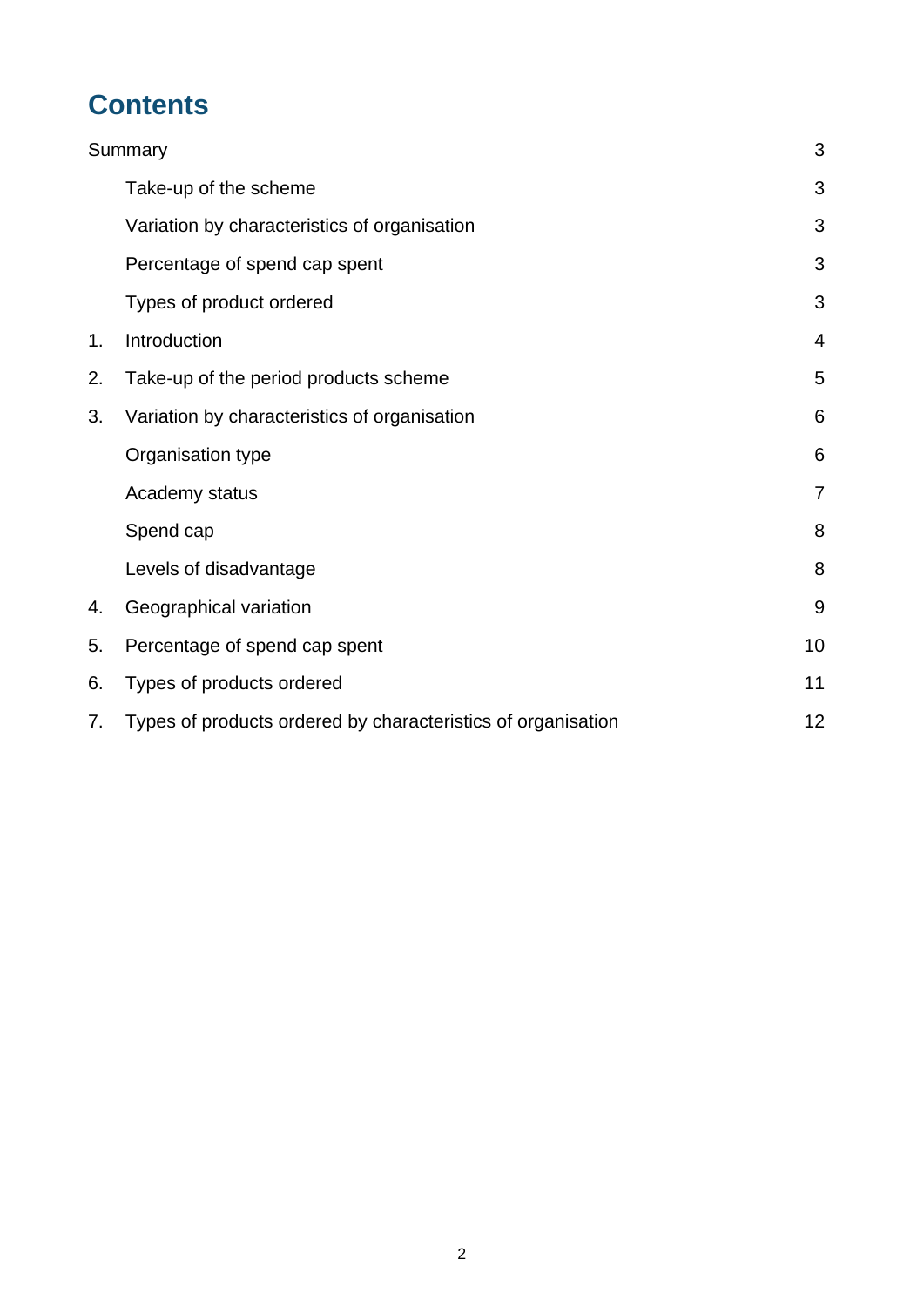## <span id="page-2-0"></span>**Summary**

This ad-hoc notice provides information on the Department for Education's [scheme](https://www.gov.uk/government/publications/period-products-in-schools-and-colleges/period-product-scheme-for-schools-and-colleges-in-england) to provide free period products to schools and colleges in England. It covers the 2021 calendar year but also presents some statistics covering the whole scheme since its introduction on 20 January 2020.

#### <span id="page-2-1"></span>**Take-up of the scheme**

13,822 organisations had made at least one order since the scheme began in January 2020. This represents 68% of the organisations that are currently eligible.

Half of eligible organisations had ordered during 2021, slightly higher than the equivalent figure for 2020 (50% compared to 48%). 17,866 orders were placed during 2021.

The total value of orders placed during 2021 was £3,442,000 which is 58% of the available budget for the scheme. The total spent in 2021 exceeded that for 2020 (£2,791,000).

#### <span id="page-2-2"></span>**Variation by characteristics of organisation**

94% of secondary schools and 90% of post 16 organisations had made at least one order since the scheme began in January 2020. The equivalent figure for primary schools is lower, at 61%.

Post 16 organisations and secondary schools were most likely to have ordered during 2021 (84% and 81% respectively). Primary schools were least likely to have ordered during 2021 (42%). Larger organisations and those with higher levels of disadvantage were more likely to have ordered. These patterns are similar to those seen in 2020.

#### <span id="page-2-3"></span>**Percentage of spend cap spent**

On average, organisations who ordered in 2021 spent an average of 68% of their spend cap which is higher than the equivalent figure for 2020 (57%). In 2021, 69% of organisations who ordered had spent most (over 90%) of their spend cap, compared to only 38% of organisations in 2020.

Primary schools, special schools, alternative provision and smaller organisations were more likely than other types of organisation to have spent most of their spend cap.

#### <span id="page-2-4"></span>**Types of product ordered**

Almost all organisations who had ordered bought some pads and almost half bought some tampons. Pads accounted for three-quarters of all products ordered and tampons accounted for most of the rest.

Over a third of organisations ordered some environmentally friendly or reusable products and the majority also bought standard products. 48% of all products ordered were environmentally friendly or reusable products which is considerably higher than in 2020 (30%).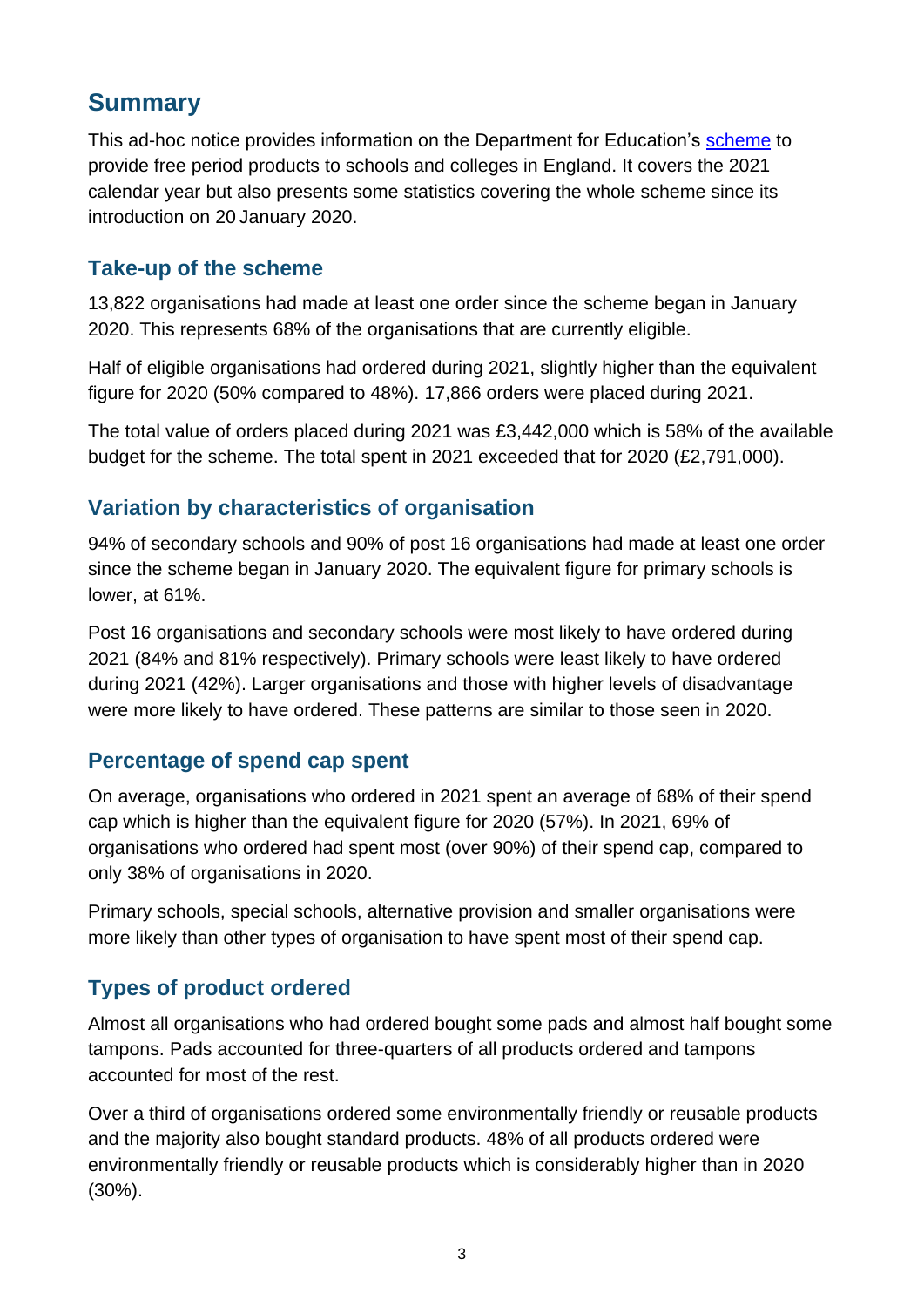## <span id="page-3-0"></span>**1. Introduction**

The Period Products scheme was launched on 20 January 2020 to ensure that no learner misses out on education due to their period. It enables schools and colleges<sup>1</sup> in England to provide free period products for learners in their place of study.

The scheme covers all state-funded schools and 16 to 19 education organisations in England who have female learners in year 5 (aged 9 or 10 years) or above. Each eligible organisation was allocated a maximum amount of spend (a 'spend cap') between January 2020 and December 2020. They received a separate spend cap for the 2021 calendar year. Both spend caps were based on 35% of the number of learners in the organisation<sup>2</sup> whose legal gender was female and who, based on age, were likely to have started their periods. 35% is an assumed take-up rate, reflecting the fact that not all learners will need products all of the time. A minimum spend cap of £16 was set<sup>3</sup> to allow all organisations to order a reasonable range of products. An average secondary school has a spend cap of around £1,300 each year but most primary schools have a spend cap at or close to the minimum.

The scheme is delivered by Personal Hygiene Services Limited (phs). Organisations order online from a range of 17 products and the products are delivered directly to the organisation free of charge. Organisations can order at any point in the year and are encouraged to wait until their stocks are running low before re-ordering. The smallest organisations are expected to make up to two orders within the year, but larger organisations may order more frequently.

Schools are able to select from a wide range of period products, varying in type, size and brand. They do not need to order the same products throughout the year. Products available include:

- period pads
- environmentally friendly period pads
- reusable period pads
- applicator tampons
- non-applicator tampons
- menstrual cups

We receive regular management information from phs on the number and value of orders placed and the type of products ordered. We published a [summary](https://assets.publishing.service.gov.uk/government/uploads/system/uploads/attachment_data/file/979265/Period_Products_Scheme_January_2021_v2__.pdf) of that information covering the 2020 calendar year in January 2021. This release updates that with information covering the 2021 calendar year.

<sup>1</sup> Referred to as 'organisations' throughout this ad-hoc notice.

<sup>2 2021</sup> spend caps were based on learner numbers reported in the Autumn 2020 School Census for organisations that completed it and DfE forecasts of 2020-21 learner numbers for those that didn't. We assume that 5% of 9-year-olds, 10% of 10-year-olds, 20% of 11-year-olds, 50% of 12-year-olds, 75% of 13-year-olds, 95% of 14-year-olds and 100% of those aged 15 or over are menstruating. These estimates are based on information from [Age of menarche in contemporary](https://www.bmj.com/content/322/7294/1095)  [British teenagers: survey of girls born between 1982 and 1986.](https://www.bmj.com/content/322/7294/1095)

<sup>3</sup> Any organisation with a calculated spend cap below this level will have their spend cap increased to £16.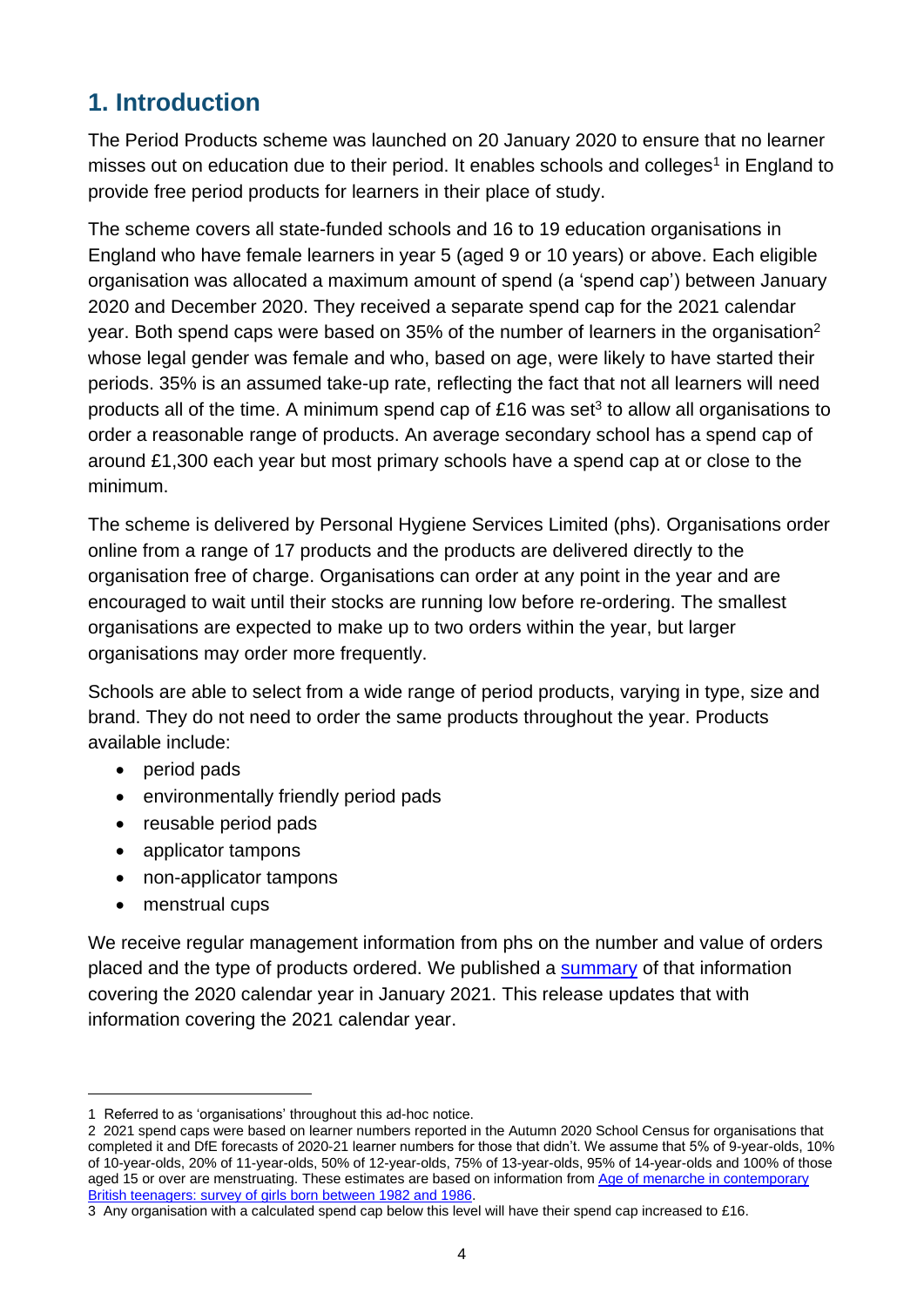## <span id="page-4-0"></span>**2. Take-up of the period products scheme**

Half of eligible organisations had made at least one order during 2021 (10,213 out of 20,458 organisations). Take-up was low at the start of 2021 but has subsequently increased - this is likely to be due to the restricted opening of schools and colleges during January and February 2021 due to the coronavirus pandemic. In addition, many organisations made orders towards the end of 2020 so may have had sufficient stocks of products available for the first few months of the year. By the end of the year, take-up was slightly higher than in 2020 (50% compared to 48%) (figure 1).





Overall, 13,822 organisations had made at least one order since the scheme began in January 2020. This is 68% of the organisations that are currently eligible.

The number of orders placed follows a similar pattern (figure 2). 17,866 orders were placed during 2021 which is an average of 1.7 orders per ordering organisation. The majority of organisations (76% of those that ordered) made a single order during 2021.



**Figure 2: Cumulative number of orders placed, 2020 and 2021**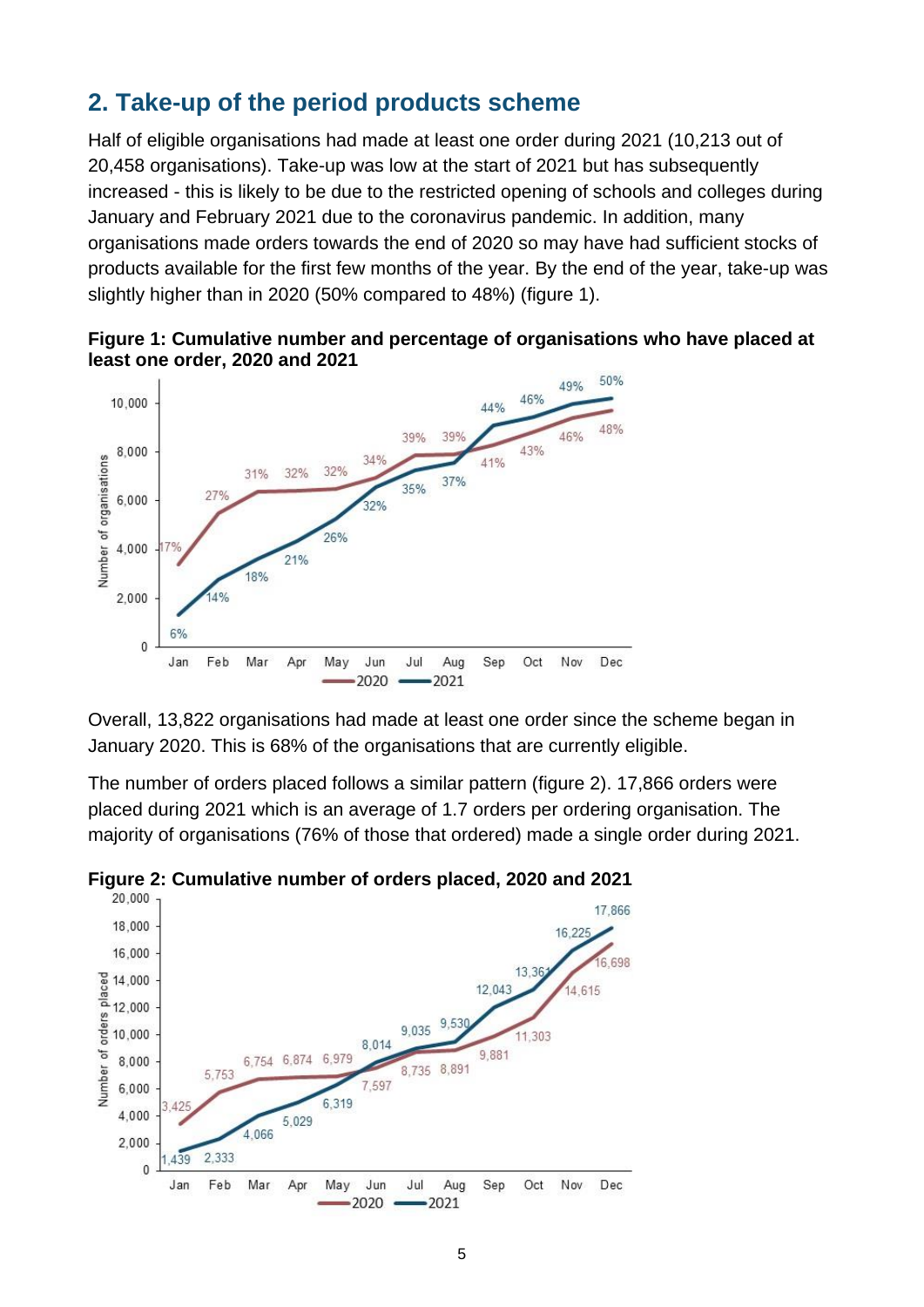The total value of orders placed during 2021 was £3,442,000 which is 68% of the total spend cap for those organisations who had ordered and 58% of the total spend cap for all organisations. The total value of orders increased steadily throughout the year and exceeded the total for 2020 (£2,791,000) (figure 3).





## <span id="page-5-0"></span>**3. Variation by characteristics of organisation**

#### <span id="page-5-1"></span>**Organisation type**

Table 1 shows the breakdown of orders and spend by organisation type. This shows that post 16 organisations and secondary schools were most likely to have made an order (84% and 81% respectively). Primary schools were least likely to have made an order (42%). This is a similar pattern to that seen in 2020.

|                                | <b>All organisations</b>                                |     | <b>Ordering organisations</b> |                  |                            |
|--------------------------------|---------------------------------------------------------|-----|-------------------------------|------------------|----------------------------|
| <b>Organisation Type</b>       | Number of<br>Percentage<br>who ordered<br>organisations |     | <b>Average</b><br>spend cap   | Average<br>spend | Spend as %<br>of spend cap |
| <b>Primary schools</b>         | 15,184                                                  | 42% | £18                           | £16              | 92%                        |
| Secondary schools <sup>4</sup> | 3,346                                                   | 81% | £1,355                        | £878             | 65%                        |
| Special schools                | 1,125                                                   | 53% | £84                           | £73              | 87%                        |
| Alternative provision          | 388                                                     | 49% | £72                           | £59              | 82%                        |
| Post 16                        | 415                                                     | 84% | £3,460                        | £2,606           | 75%                        |

Primary schools have the lowest average spend (£16) but those who have ordered have spent almost all (92%) of their spend cap. This reflects the fact that most primary schools have a low spend cap due to low numbers of pupils assumed to be menstruating. In contrast, post 16 organisations have the highest average spend (£3,460) but this

<sup>4</sup> Including all-through schools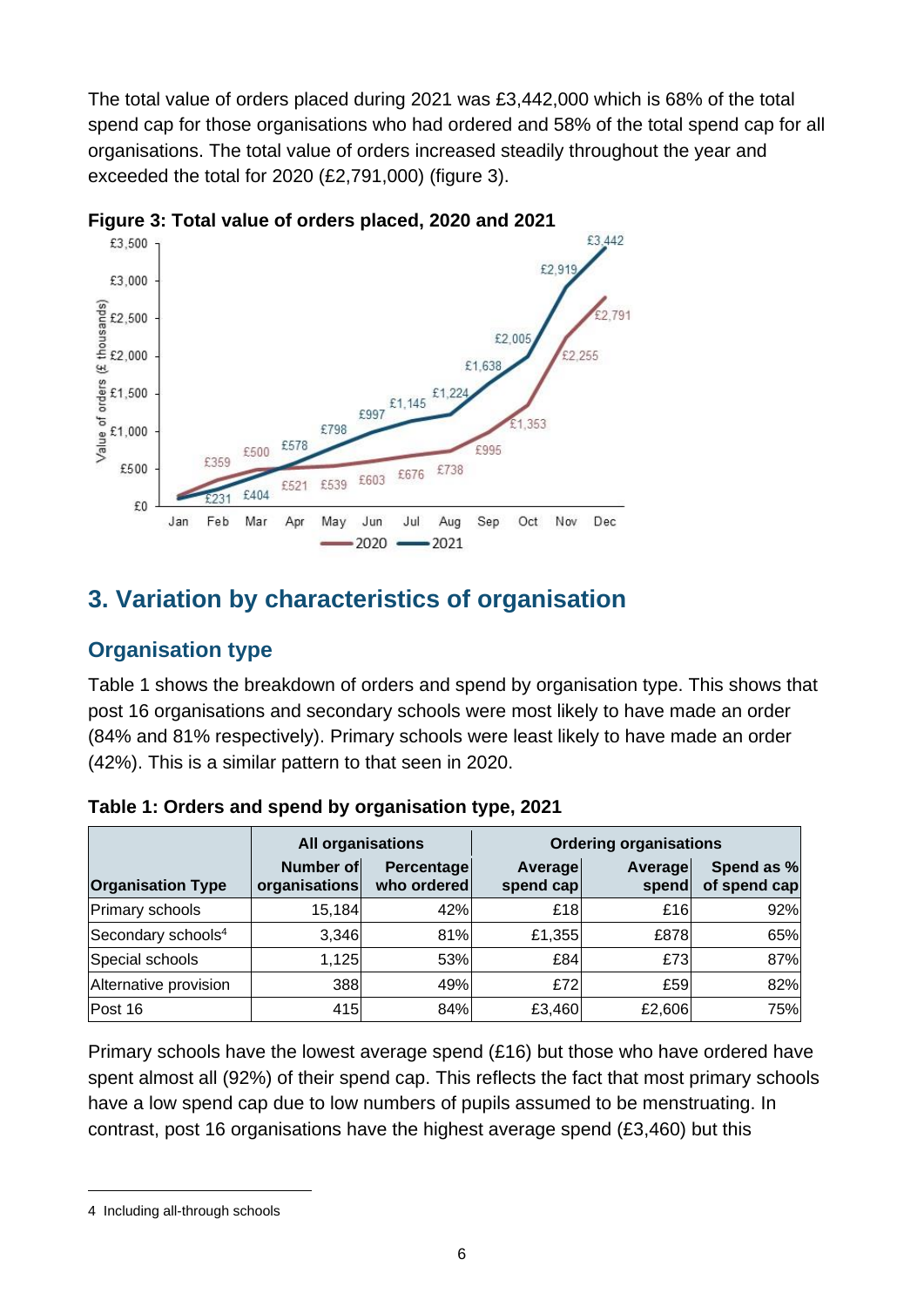represents only 75% of their spend cap. This reflects the fact that these tend to be larger organisations.

94% of secondary schools and 90% of post 16 organisations had made at least one order since the scheme began in January 2020. The equivalent figure for primary schools is lower at 61% (see figure 4).



**Figure 4: Percentage of organisations who have placed at least one order by** 

#### <span id="page-6-0"></span>**Academy status**

Table 2 shows the breakdown of orders and spend by academy status for primary and secondary schools. This shows that there is little difference in the likelihood of ordering for different types of primary schools - primary free schools appear slightly more likely to have ordered but this is based on a small number of schools. There is also little difference in the proportion of the spend cap spent between primary schools of different types.

There is also little difference in the likelihood of ordering for different types of secondary schools – secondary free schools appear slightly less likely to have ordered but again this is based on a small number of schools. Secondary free schools have spent a slightly higher proportion of their spend cap though this may reflect the lower average size of this type of secondary school.

<sup>5</sup> Alternative provision not shown for clarity. Figures are available in the accompanying tables.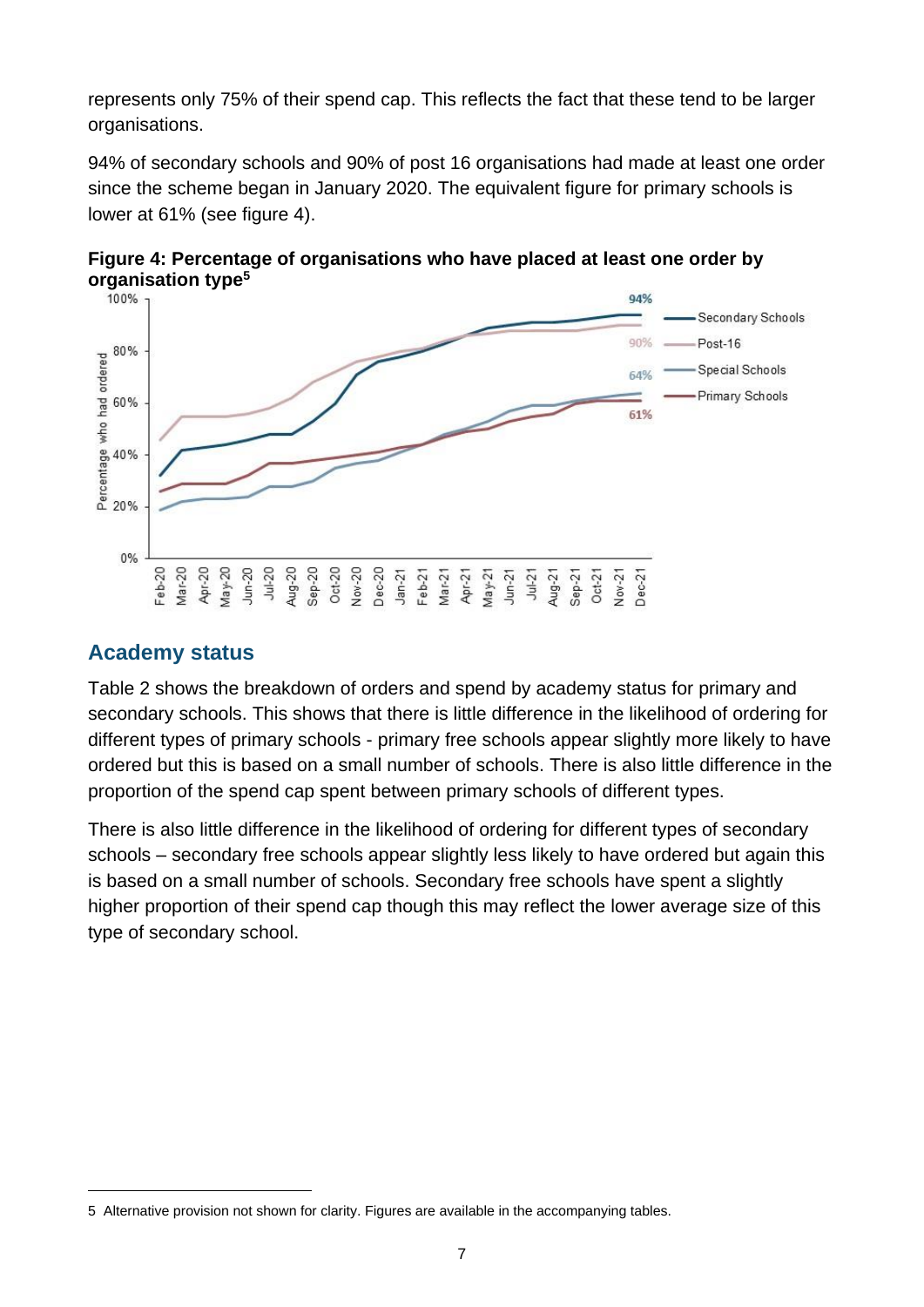|                          | <b>All organisations</b>   |                                  | <b>Ordering organisations</b> |                  |                            |  |  |
|--------------------------|----------------------------|----------------------------------|-------------------------------|------------------|----------------------------|--|--|
| <b>Organisation Type</b> | Number of<br>organisations | <b>Percentage</b><br>who ordered | Average<br>spend cap          | Average<br>spend | Spend as %<br>of spend cap |  |  |
| <b>Primary schools</b>   |                            |                                  |                               |                  |                            |  |  |
| LA maintained            | 9,547                      | 41%                              | £17                           | £16              | 92%                        |  |  |
| Academy converter        | 3,924                      | 42%                              | £18                           | £16              | 92%                        |  |  |
| Academy sponsor led      | 1,554                      | 44%                              | £17                           | £16              | 93%                        |  |  |
| Free schools             | 159                        | 50%                              | £17                           | £15              | 93%                        |  |  |
| Secondary schools $6$    |                            |                                  |                               |                  |                            |  |  |
| LA maintained            | 728                        | 80%                              | £1,374                        | £866             | 63%                        |  |  |
| Academy converter        | 1,572                      | 81%                              | £1,577                        | £1,029           | 65%                        |  |  |
| Academy sponsor led      | 764                        | 83%                              | £1,163                        | £749             | 64%                        |  |  |
| Free schools             | 279                        | 76%                              | £524                          | £365             | 70%                        |  |  |

#### **Table 2: Orders and spend by academy status, 2021**

#### <span id="page-7-0"></span>**Spend cap**

Table 3 shows the differences in likelihood of ordering and spend by spend cap. This shows a clear increase in likelihood of having ordered with increasing spend cap – 40% of organisations with a spend cap of £16 had made an order compared to 91% of those with a spend cap of over £2000.

There is also a clear decline in the proportion of the spend cap spent as the spend cap increases – organisations with a spend cap of £16 had spent an average of 94% of their spend cap while those with a spend cap of over £2000 had spent an average of 72% of their spend cap.

|                | <b>All organisations</b>   |                           | <b>Ordering organisations</b> |                  |                            |
|----------------|----------------------------|---------------------------|-------------------------------|------------------|----------------------------|
| Spend cap      | Number of<br>organisations | Percentage<br>who ordered | Average<br>spend cap          | Average<br>spend | Spend as %<br>of spend cap |
| E16            | 12,543                     | 40%                       | £16                           | £15              | 94%                        |
| £17 to £25     | 2,853                      | 48%                       | £21                           | £19              | 90%                        |
| £26 to £100    | 1,069                      | 58%                       | £52                           | £46              | 88%                        |
| £101 to £1000  | 1,558                      | 74%                       | £524                          | £367             | 70%                        |
| £1001 to £2000 | 1,686                      | 83%                       | £1,436                        | £882             | 61%                        |
| £2001+         | 749                        | 91%                       | £3,363                        | £2,426           | 72%                        |

#### <span id="page-7-1"></span>**Levels of disadvantage**

Table 4 shows the differences in likelihood of ordering and spend by the percentage of pupils eligible for pupil premium<sup>7</sup> in the organisation. This information is not available for 641 organisations<sup>8</sup>. Organisations with lower levels of pupil premium were less likely to

<sup>6</sup> Three secondary City Technology Colleges (CTC) are not shown.

<sup>7</sup> Based on pupil premium allocations for the financial year beginning 1 April 2020.

<sup>8</sup> Including 388 post-16 organisations, 152 special schools, 52 alternative provision organisations and 52 mainstream schools. In most cases, information is not available because pupil premium is not available in that type of organisation.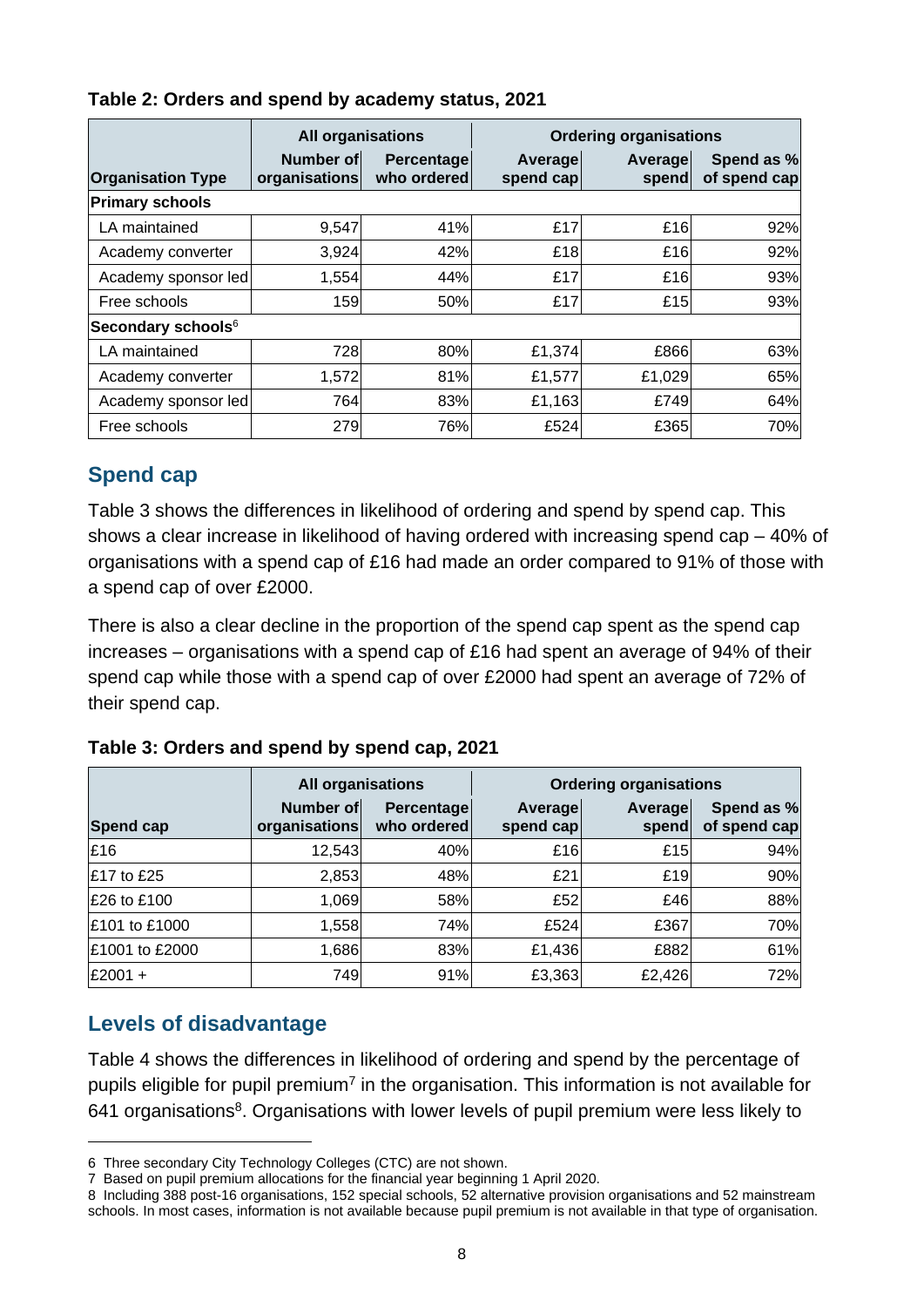have ordered period products than those with higher levels of pupil premium. This is likely to be because the scheme aims to provide products to learners who need them, including those who have forgotten products or come on their period unexpectedly as well as those who cannot afford products.

There is little difference in the proportion of the spend cap spent between organisations with different pupil premium levels.

|                                 | <b>All organisations</b>                                       |     | <b>Ordering organisations</b> |                  |                            |
|---------------------------------|----------------------------------------------------------------|-----|-------------------------------|------------------|----------------------------|
| Pupil premium band <sup>9</sup> | Number of<br><b>Percentage</b><br>organisations<br>who ordered |     | Average<br>spend cap          | Average<br>spend | Spend as %<br>of spend cap |
| Very Low                        | 3,866                                                          | 39% | £293                          | £202             | 69%                        |
| Low                             | 3,878                                                          | 47% | £423                          | £282             | 67%                        |
| Medium                          | 4,191                                                          | 51% | £478                          | £311             | 65%                        |
| <b>High</b>                     | 3,912                                                          | 55% | £422                          | £277             | 66%                        |
| Very High                       | 3,970                                                          | 55% | £329                          | £215             | 65%                        |

## <span id="page-8-0"></span>**4. Geographical variation**

Table 5 shows the breakdown of orders and spend by region. Organisations in the East Midlands were most likely to have made an order (55%) and those in the South East and North East regions were least likely to have made an order (47%). Organisations in the North East had spent a higher proportion of their spend cap (76%) than organisations in other regions.

Organisations in the East Midlands had the lowest average spend (£268) while those in London have the highest average spend (£402). However, this reflects differences in the average size of schools and colleges (as illustrated by differences in average spend cap) between these areas.

|                          | <b>All organisations</b>          |                                  | <b>Ordering organisations</b> |                  |                            |
|--------------------------|-----------------------------------|----------------------------------|-------------------------------|------------------|----------------------------|
| <b>Region</b>            | <b>Number of</b><br>organisations | <b>Percentage</b><br>who ordered | Average<br>spend cap          | Average<br>spend | Spend as %<br>of spend cap |
| North East               | 1,067                             | 47%                              | £477                          | £363             | 76%                        |
| North West               | 3,123                             | 48%                              | £450                          | £296             | 66%                        |
| Yorkshire and the Humber | 2,166                             | 48%                              | £494                          | £349             | 71%                        |
| <b>East Midlands</b>     | 1,920                             | 55%                              | £404                          | £268             | 66%                        |
| <b>West Midlands</b>     | 2,208                             | 52%                              | £497                          | £346             | 70%                        |
| East of England          | 2,306                             | 52%                              | £468                          | £329             | 70%                        |
| lLondon                  | 2,462                             | 51%                              | £609                          | £402             | 66%                        |
| South East               | 2,986                             | 47%                              | £576                          | £379             | 66%                        |
| South West               | 2,220                             | 49%                              | £442                          | £306             | 69%                        |

#### **Table 5: Orders and spend by region, 2021**

<sup>9</sup> Pupil premium bands are defined as follows: Less than 10% = Very low, 10% to 15% = Low, 16% to 23% = Medium, 24% to  $37%$  = High and  $38%$  + = Very High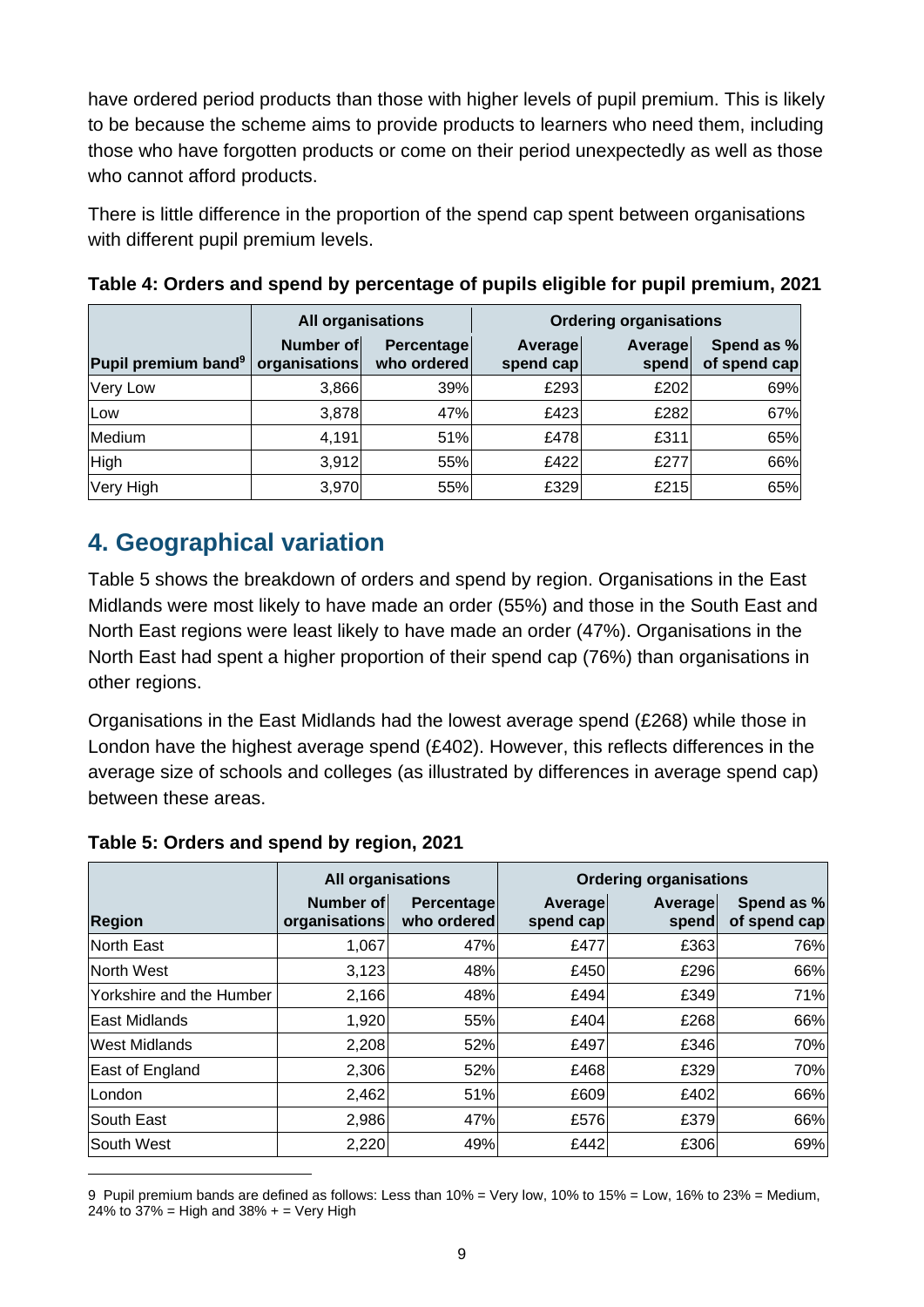There is considerable variation by local authority. Organisations in Leicester and Leicestershire were most likely to have ordered in 2021 (75%) and those in Islington were least likely to have ordered (30%). A full breakdown of the data by local authority is included in the accompanying tables (see table A6).

Organisations in Wokingham had spent the highest proportion of their spend cap (92%) while those in Kensington and Chelsea had spent the lowest proportion (16%).

A list of all the schools and colleges that ordered products in either 2020 or 2021 is included in table A10.

## <span id="page-9-0"></span>**5. Percentage of spend cap spent**

As seen earlier, the organisations that had ordered had spent an average of 68% of their spend cap. In 2021, 69% of organisations who ordered had spent most (90% or more) of their spend cap, compared to only 38% of organisations in 2020. In 2021, 11% of organisations had spent less than half of their spend cap (22% in 2020) and 20% had spent between 50% and 89% of their spend cap (40% in 2020).

There were considerable differences in the proportion of the spend cap spent by organisation type (see table 6). The majority of primary schools, special schools and alternative provision organisations have spent most of their spend cap (82%, 74% and 75% respectively). The proportions of secondary schools and post-16 organisations who have spent most of their spend cap are lower (39% and 52% respectively).

| <b>Organisation Type</b> | Number of<br>organisations<br>who ordered | Spent up to 49%<br>of their spend<br>$\mathsf{cap}$ | Spent 50% to<br>89% of their<br>spend cap | Spent 90% or<br>more of their<br>spend cap |
|--------------------------|-------------------------------------------|-----------------------------------------------------|-------------------------------------------|--------------------------------------------|
| Primary schools          | 6,373                                     | 1%                                                  | 17%                                       | 82%                                        |
| Secondary schools        | 2,711                                     | 34%                                                 | 27%                                       | 39%                                        |
| Special schools          | 592                                       | 6%                                                  | 19%                                       | 74%                                        |
| Alternative Provision    | 190                                       | 11%                                                 | 14%                                       | 75%                                        |
| Post 16                  | 347                                       | 22%                                                 | 26%                                       | 52%                                        |

**Table 6: Percentage of spend cap spent by organisation type, 2021**

There were also considerable differences in the proportion of the spend cap spent by size of spend cap amongst those that ordered (see table 7). Organisations with a small spend cap were more likely to have spent most of their spend cap while those with a larger spend cap were much less likely to have spent most of their spend cap.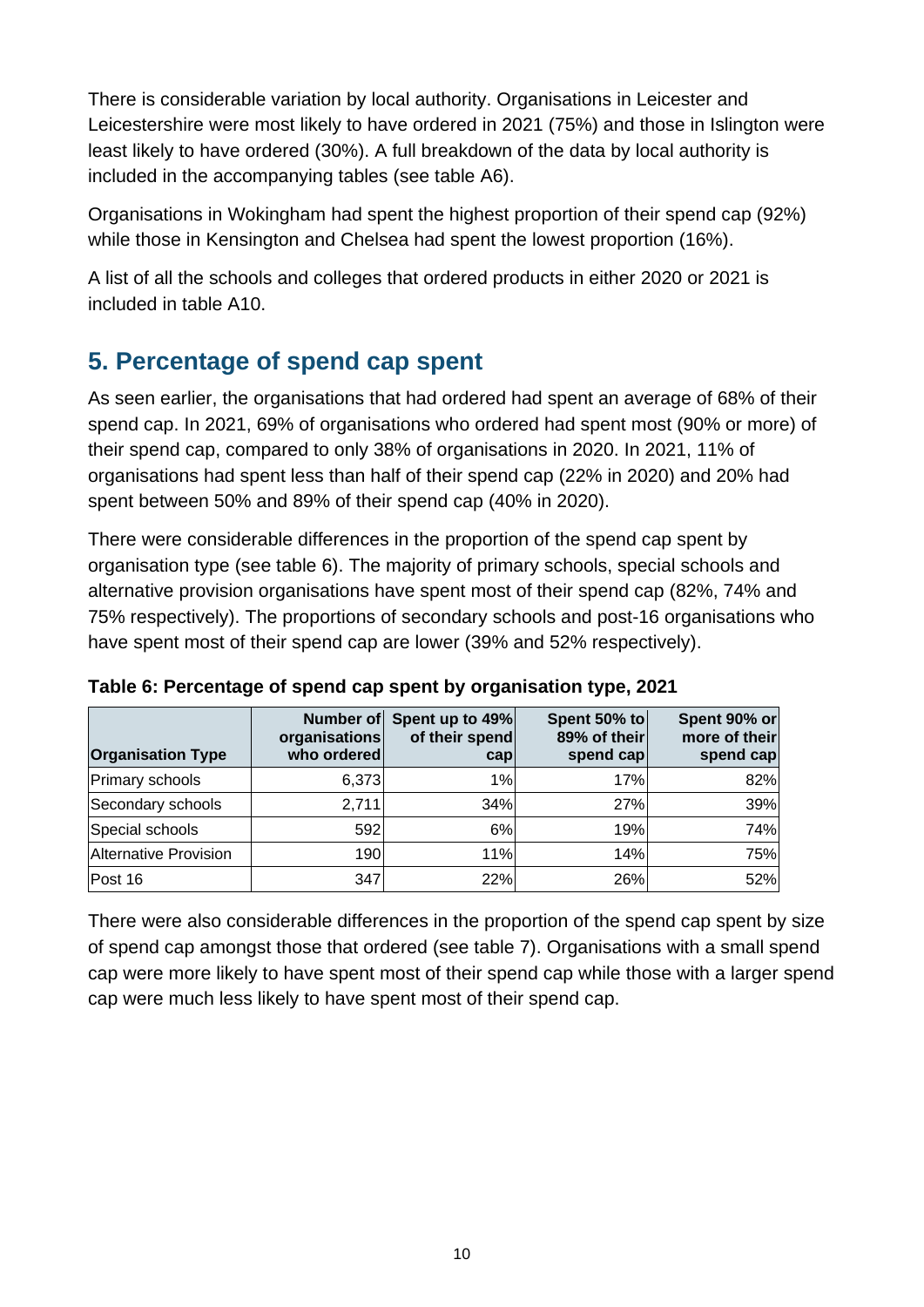| Spend cap           | Number of<br>organisations<br>who ordered | Spent up to 49%<br>of their spend<br>$\mathsf{cap}$ | Spent 50% to<br>89% of their<br>spend cap | Spent 90% or<br>more of their<br>spend cap |
|---------------------|-------------------------------------------|-----------------------------------------------------|-------------------------------------------|--------------------------------------------|
| £16                 | 4,988                                     | $0\%$                                               | 11%                                       | 88%                                        |
| $\pounds$ 17 to £25 | 1,379                                     | 3%                                                  | 36%                                       | 62%                                        |
| £26 to £100         | 615                                       | 7%                                                  | 17%                                       | 75%                                        |
| £101 to £1000       | 1,150                                     | 24%                                                 | 21%                                       | 55%                                        |
| £1001 to £2000      | 1,397                                     | 39%                                                 | 30%                                       | 30%                                        |
| £2001 +             | 684                                       | 27%                                                 | 29%                                       | 43%                                        |

#### **Table 7: Percentage of spend cap spent by spend cap of those that ordered**

## <span id="page-10-0"></span>**6. Types of products ordered**

Table 8 shows the number of organisations ordering each type of product. Almost all organisations who ordered bought some pads and almost half (49%) bought some tampons – this is an increase from 36% in 2020 which suggests that in 2021, more organisations bought a mix of products. Only 9% of organisations who ordered bought menstrual cups.

Over a third (35%) of organisations who had ordered bought some environmentally friendly or reusable products<sup>10</sup> and the majority also bought standard products (96%). These figures are similar to those for 2020.

|                       | 2020                                      |                                                | 2021                                      |                                                |  |
|-----------------------|-------------------------------------------|------------------------------------------------|-------------------------------------------|------------------------------------------------|--|
| Type of product       | Number of<br>organisations<br>who ordered | Percentage of<br>all ordering<br>organisations | Number of<br>organisations<br>who ordered | Percentage of<br>all ordering<br>organisations |  |
| Pads                  | 9,664                                     | 100%                                           | 10,134                                    | 99%                                            |  |
| Tampons               | 3,487                                     | 36%                                            | 5,026                                     | 49%                                            |  |
| Menstrual cup         | 718                                       | 7%                                             | 917                                       | 9%                                             |  |
| Standard              | 9,438                                     | 97%                                            | 9,845                                     | 96%                                            |  |
| Eco-friendly/reusable | 3,435                                     | 35%                                            | 3,604                                     | 35%                                            |  |

#### **Table 8: Number of organisations who ordered each type of product, 2020 and 2021**

Table 9 shows a breakdown of the number of packets of each type of product ordered. In 2021, pads accounted for three-quarters  $(75%)$  of all products ordered<sup>11</sup> which is considerably higher than in 2020. Tampons accounted for most of the rest (22%).

In 2021, 48% of products ordered were environmentally friendly or reusable products, which is considerably higher than in 2020 (30%). This suggests that although organisations were no more likely to order environmentally friendly or reusable products in

<sup>10</sup> Environmentally friendly products include environmentally friendly pads and organic tampons. Reusable products include reusable pads and menstrual cups.

<sup>11</sup> Note that packets vary in the number of products they contain. This does not take account of differences in number of products per packet.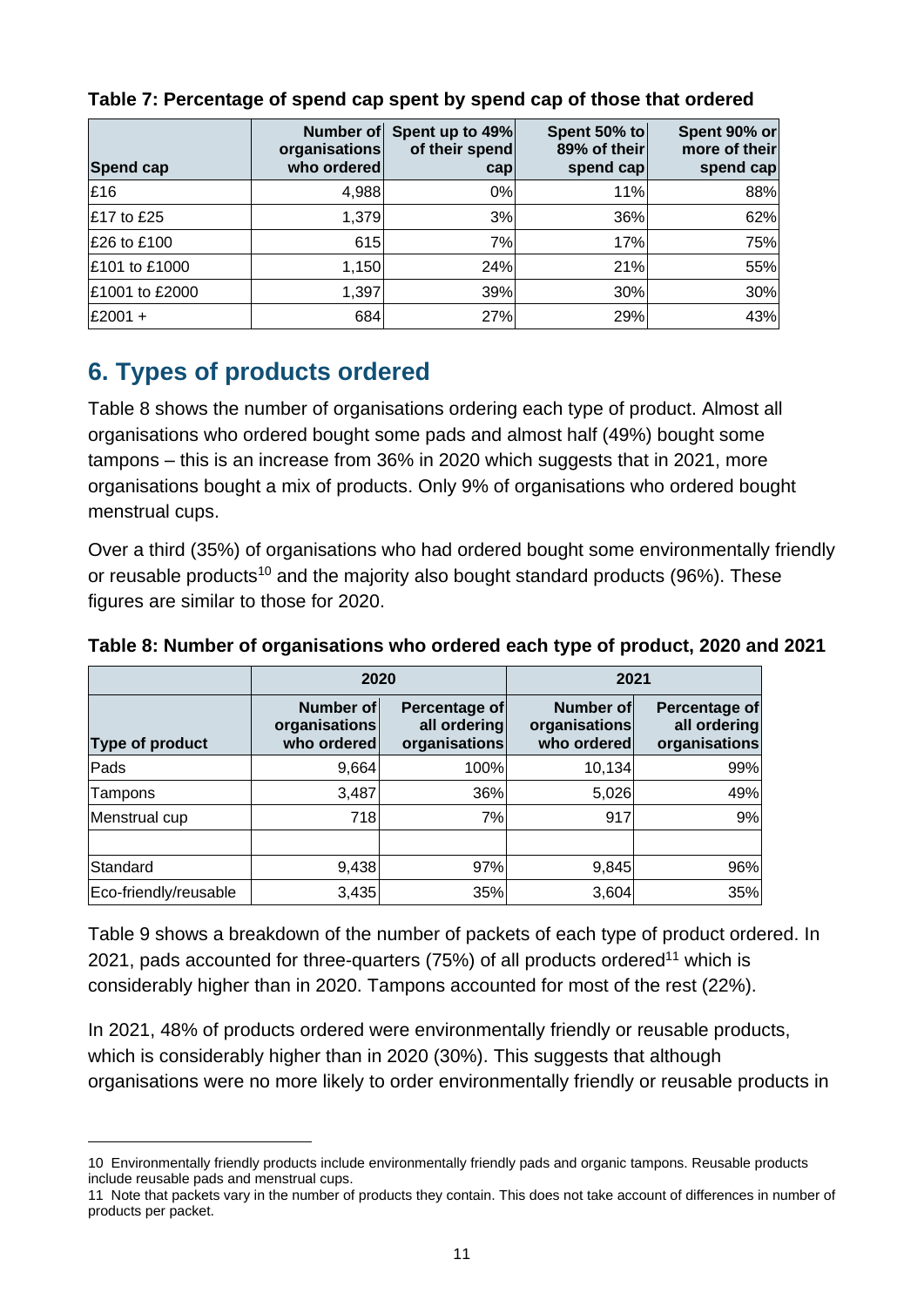2021 than in 2020, where organisations did order these products, they made up a greater proportion of their order.

|                       | 2020                         |                          | 2021                                     |                                         |  |
|-----------------------|------------------------------|--------------------------|------------------------------------------|-----------------------------------------|--|
| Type of product       | Number of<br>packets ordered | Percentage of<br>ordered | Number of<br>all packets packets ordered | Percentage of<br>all packets<br>ordered |  |
| Pads                  | 458,023                      | 66%                      | 615,064                                  | 75%                                     |  |
| Tampons               | 221,656                      | 32%                      | 179,723                                  | 22%                                     |  |
| Menstrual cup         | 9,477                        | 1%                       | 22,619                                   | 3%                                      |  |
| Standard              | 483,551                      | 70%                      | 423,331                                  | 52%                                     |  |
| Eco-friendly/reusable | 205,605                      | 30%                      | 394,075                                  | 48%                                     |  |

|  | Table 9: Number of packets of each type of product ordered <sup>12</sup> , 2020 and 2021 |  |  |
|--|------------------------------------------------------------------------------------------|--|--|
|  |                                                                                          |  |  |

## <span id="page-11-0"></span>**7. Types of products ordered by characteristics of organisation**

Table 10 shows the types of product ordered by type of organisation. This shows that most organisations, regardless of type, ordered some pads. Most post-16 organisations and many secondary schools and alternative provision organisations also ordered some tampons. Primary and special schools were much less likely to order tampons. 55% of post-16 organisations and 25% of secondary schools ordered other types of product.

Post-16 organisations and secondary schools were more likely than other types of organisation to order environmentally friendly or reusable products, though most also ordered standard products. A small proportion of primary schools did order environmentally friendly or reusable products but most only ordered standard products.

| <b>Organisation Type</b> | Pads | Tampons | <b>Other</b> | <b>Standard</b> | Eco-friendly/<br>reusable |
|--------------------------|------|---------|--------------|-----------------|---------------------------|
| Primary schools          | 99%  | 36%     | 1%           | 97%             | 16%                       |
| Secondary schools        | 99%  | 76%     | 25%          | 95%             | 74%                       |
| Special schools          | 99%  | 36%     | 3%           | 98%             | 41%                       |
| Alternative provision    | 97%  | 81%     | 2%           | 98%             | 29%                       |
| Post 16                  | 99%  | 89%     | 55%          | 95%             | 84%                       |

**Table 10: Types of products ordered by organisation type**

Table 11 shows the types of product ordered by spend cap. This shows that most organisations, regardless of spend cap, ordered some pads. The likelihood of ordering other types of product increases with the spend cap. However, this may reflect differences between types of organisation by spend cap (that is, organisations with a low spend cap tend to be primary or special schools who were less likely to order products other than pads).

Similarly, the likelihood of ordering environmentally friendly and reusable products increases with the spend cap. However, as above this may reflect differences between types of organisation by spend cap.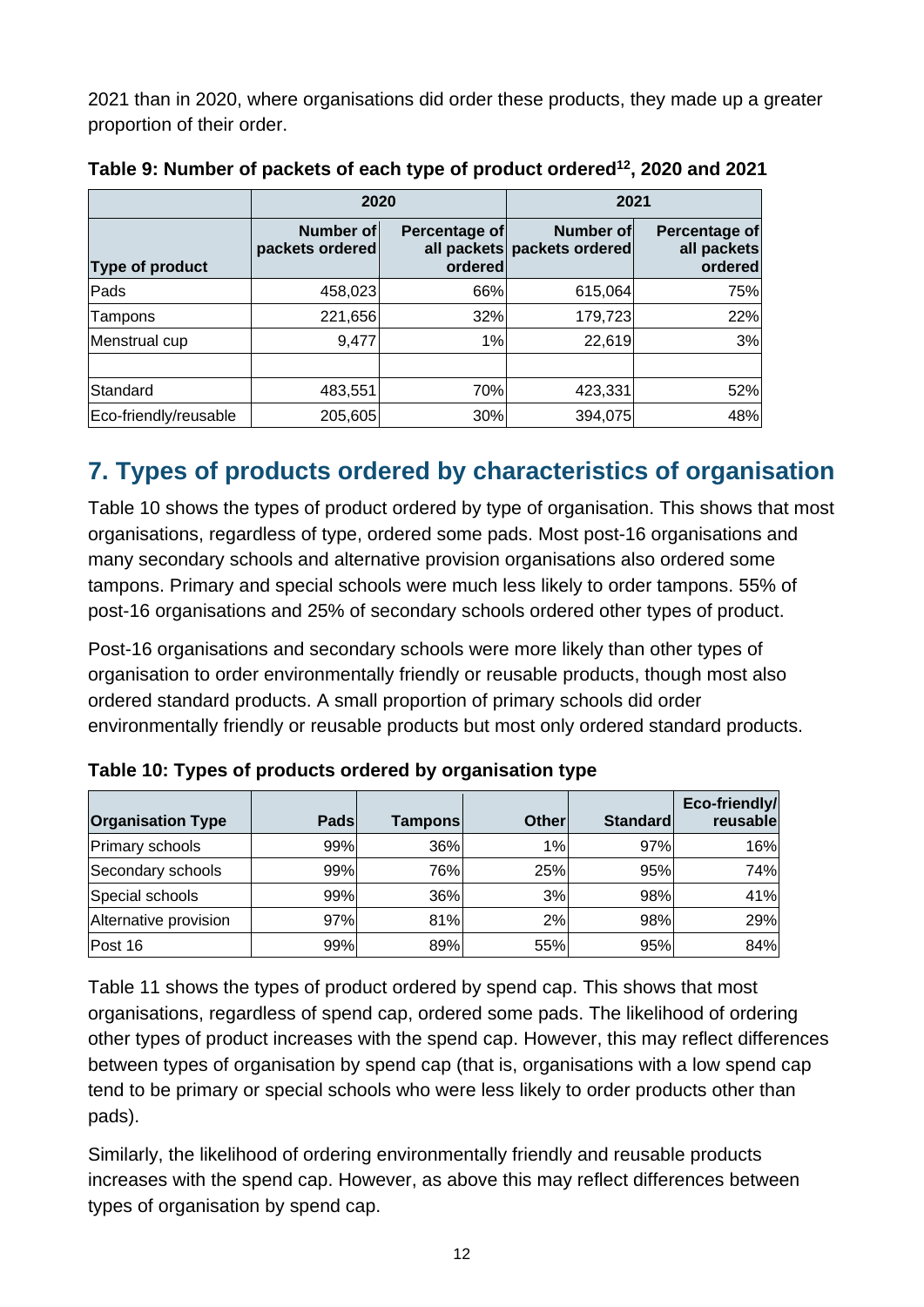| Spend cap         | Pads | <b>Tampons</b> | <b>Otherl</b> | <b>Standard</b> | Eco-friendly/<br>reusablel |
|-------------------|------|----------------|---------------|-----------------|----------------------------|
| £16               | 99%  | 37%            | 0%            | 97%             | 13%                        |
| <b>E17 to £25</b> | 100% | 36%            | 1%            | 97%             | 20%                        |
| £26 to £100       | 99%  | 43%            | 3%            | 97%             | 38%                        |
| £101 to £1000     | 99%  | 71%            | 13%           | 97%             | 64%                        |
| £1001 to £2000    | 99%  | 77%            | 28%           | 96%             | 77%                        |
| £2001 +           | 99%  | 81%            | 48%           | 92%             | 89%                        |

## **Table 11: Types of products ordered by spend cap**